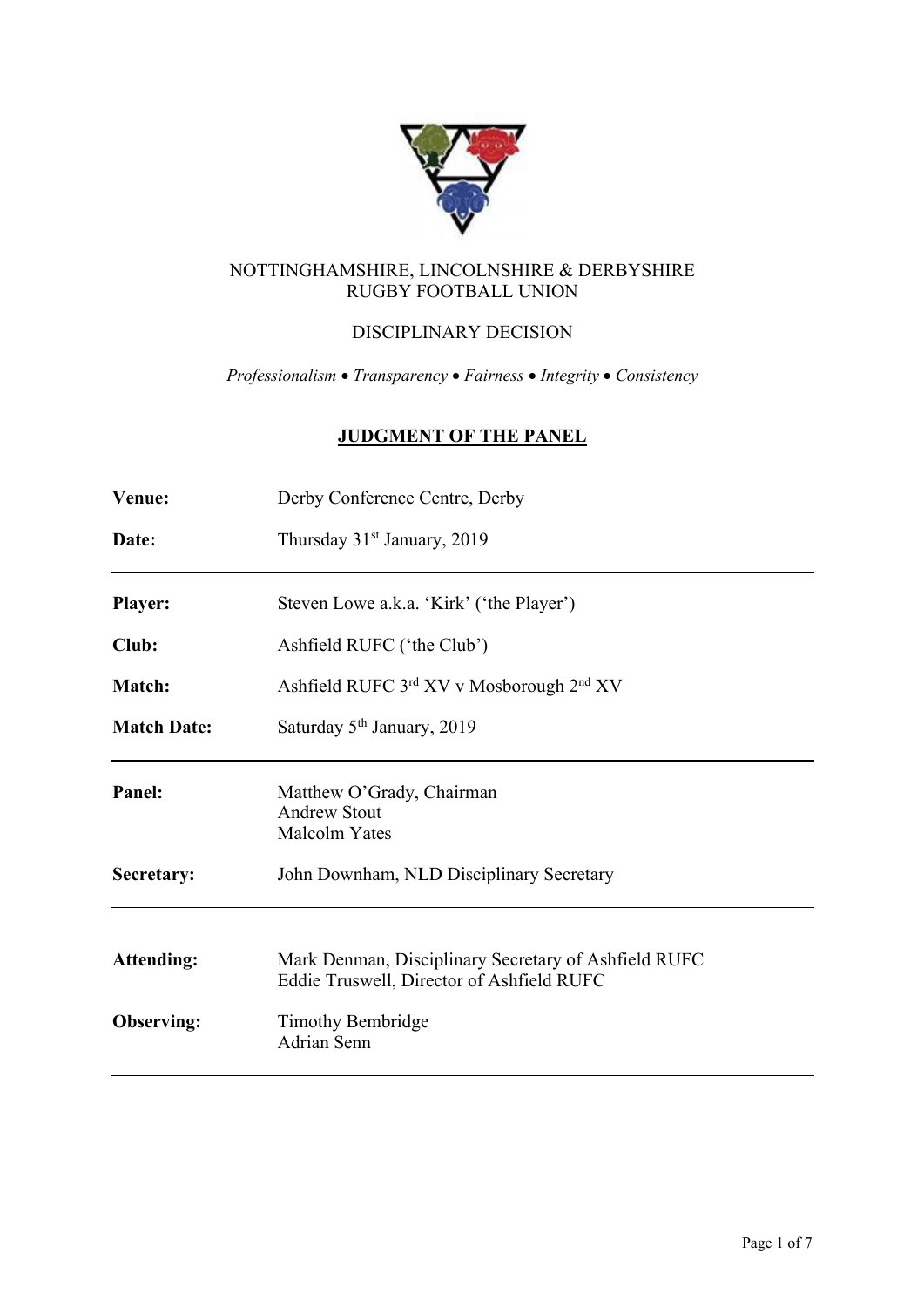## **Preliminary Issues**

1. There were no objections to the composition of the Panel. This was one of three charges against players from the same team for offences relating to the same Match Official in the same game. For the full context, this decision should be read alongside the short form judgments for the players Josh Payne and Gavin Payne, also of Ashfield RUFC.

## **Charge and Plea**

- 2. The Player was sent off for an alleged offence under Law 9.27, "A player must not use threatening actions or words towards Match Officials."
- 3. The Player admitted the charge.

#### **Evidence and Findings**

4. The Panel considered the report of the Referee, Mr. Aidan Johal. The report states as follows:

> "The player called me a cunt. I awarded a red card. The player then continued to threaten me verbally and made threats of physical violence. He began to run towards me in a threatening fashion and I believe if he had been able to reach me he would have struck me. The player was held back by players from both teams until he walked away."

- 5. The Player did not dispute the contents of the Referee's report. He told us candidly that he lost his head. He felt that the game had become dangerous with foul play being committed, but going unpunished. The Player did not use the suggestion of missed foul play to minimise his actions. He told us very directly that he should have held his decorum and should not have taken his frustrations out on the Referee, regardless of his perception of the job he was doing. When asked why, he explained in clear terms to us his understanding that behaviour he admitted was not a part of rugby values and had no place in the Game.
- 6. We had no difficulty in finding on the balance of probabilities:
	- a) In a moment of loss of self-control because of his perceptions of the Referee's performance the Player used gratuitously abusive language towards the Referee.
	- b) The Player was threatening in his language towards the Referee.
	- c) The Player threatened physical violence against the Referee.
	- d) In running towards the Referee whilst using abusive and threatening language, such that he had to be restrained by players of both sides, the Player was threatening in his physical actions.
	- e) The majority of the conduct followed the Player being shown the red card.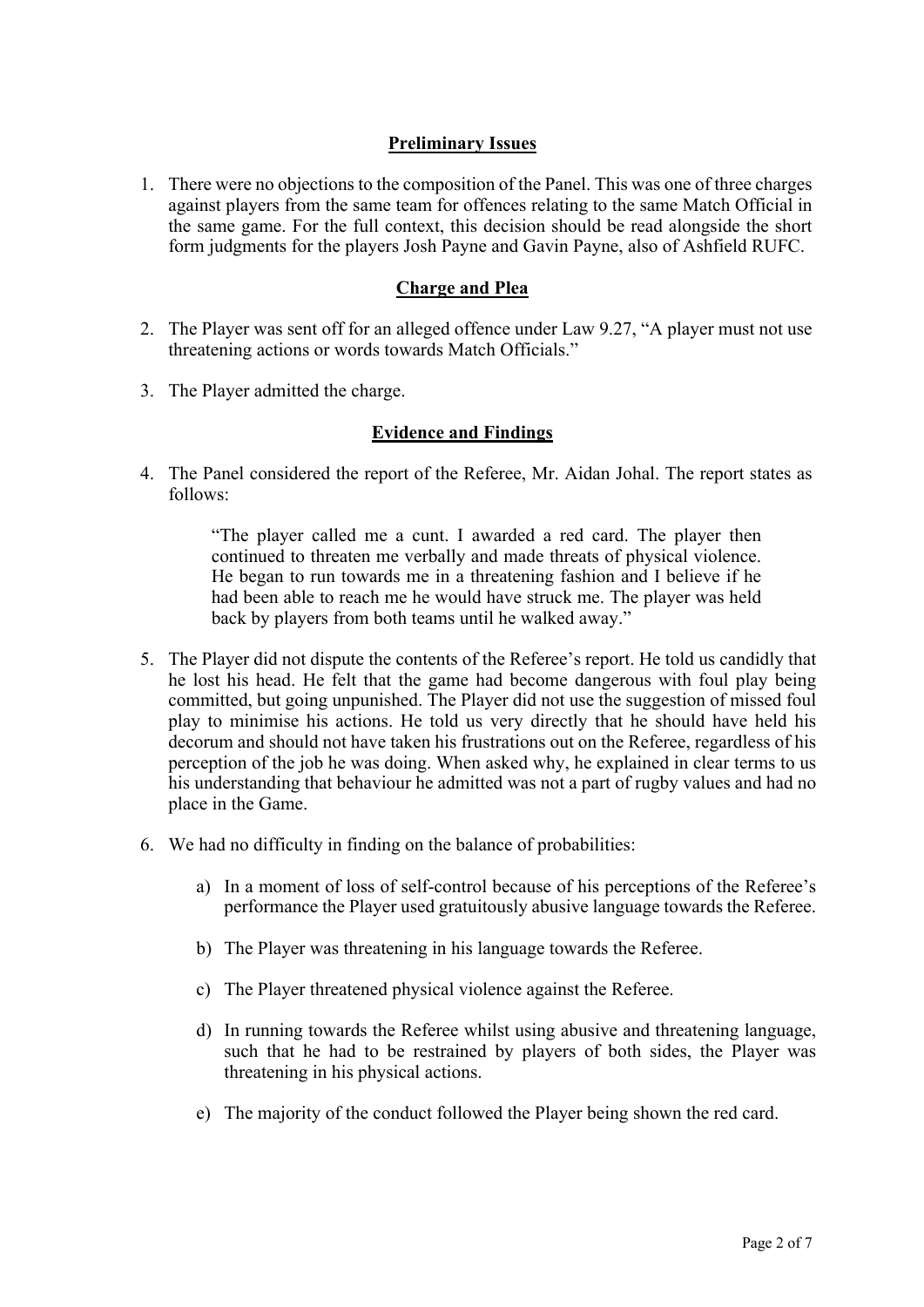- f) The overall effect of the Player's actions was to intimidate the Referee. Whilst we accepted the Player would probably not have hit the Referee, the Referee's perception that the Player would do so was not unjustified in the circumstances.
- g) The Player was of one three players from the same club directing unacceptable behaviour at the Referee. The group element of the offending made it more serious in the Panel's view given the cumulative intimidating effect there will have been upon the Referee compared to a single act by a single individual.

## **Sanction**

- 7. We undertook an assessment of the Player's conduct under Regulation 19.11.8 as follows:
	- a) *Intentional / deliberate.*

The Player's actions were intentional.

b) *Whether the offending was reckless, that is the Player knew (or should have known) there was a risk of committing an act of Foul Play.*

 $N/A$ 

c) *The gravity of the Player's actions in relation to the offending.*

The Player's actions were intimidating and threatening towards a Match Official. He was one of three players directing unacceptable behaviour at this Referee. The threat of physical violence in the context of his physically threatening behaviour (such that he had to be restrained by others) made his conduct particularly serious.

d) *The nature of the actions, manner in which the offence was committed including part of the body used (for example, fist, elbow, knee or boot).*

There was a single abusive word, which was directed at the Referee ("cunt"). It was an obviously gratuitously offensive word to use. It would have been offensive to everyone who heard it. It was delivered in a way as to make it threatening of itself. In starting to run towards the Referee and in behaving in such a way that he had to be held back by players of both teams, the Player was obviously intimidating and threatening towards the Referee in his actions. His behaviour persisted, rather than being a single episode of misconduct. He threatened physical violence whilst being physically threatening.

e) *The existence of provocation.*

There can have been nothing to justify the Player's actions. There is no evidence of provocation.

f) *Whether the Player acted in retaliation and the timing of such.*

N/A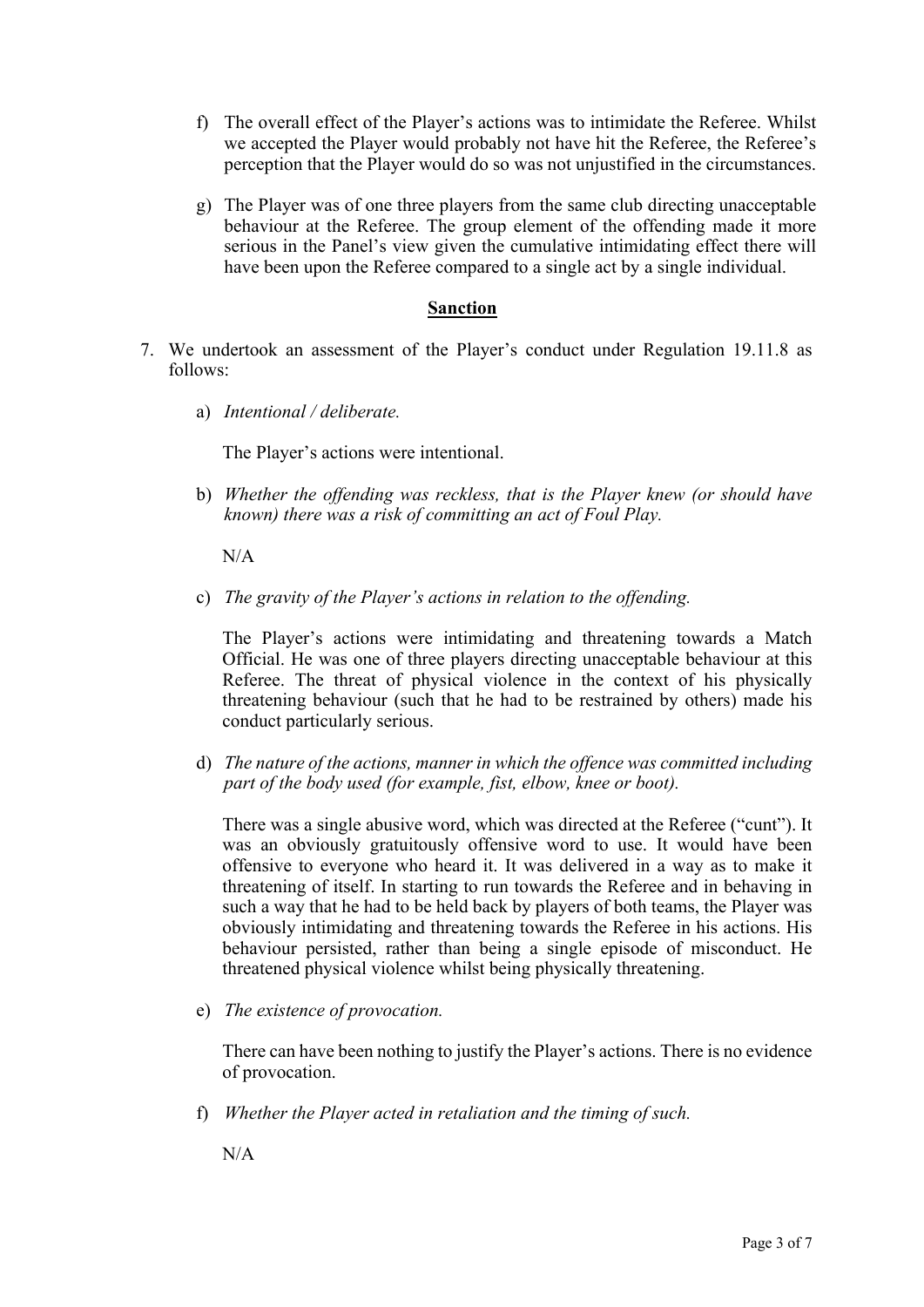g) *Whether the Player acted in self-defence (that is whether he used a reasonable degree of force in defending himself).*

N/A

h) *The effect of the Player's actions on the victim (for example, extent of injury, removal of victim Player from game);* 

The Player's actions caused the Referee to fear for his physical safety. The Referee perceived the Player would strike him, if able to reach him. The Player only calmed down and walked away after the invention of players from both sides.

i) *The effect of the Player's actions on the match.*

The incident occurred in the 78<sup>th</sup> minute. Players from both teams had to restrain the Player. The Player's actions interrupted the match.

j) *The vulnerability of the victim Player including part of the victim's body involved/affected, position of the victim Player, and the ability to defend himself.*

The Referee had no team mates or colleagues to assist him or offer moral support. He was at the match alone. Referees are inherently more vulnerable than other participants. It was fortuitous that Players from both sides intervened to prevent possibly more serious action.

k) *The level of participation in the offending and the level of premeditation.*

The conduct amounted to an unacceptable loss of self-control. The Player had time to choose a different course of action, but went ahead regardless. It was only by being restrained that he began to calm down.

l) *Whether the conduct of the offending Player was completed or amounted to an attempt.*

The acts of using abusive and threatening language and threatening behaviour were complete. The Player had to be restrained from completing further acts.

m) *Any other features of the Player's conduct in relation to or connected with the offending.*

 $N/A$ 

## **Aggravating Features**

- 8. We considered the aggravating factors under Regulation 19.11.10, namely:
	- a) *The Player's status as an offender of the laws of the game.*

This was the Player's first red card. His has hitherto been of good character. We accepted his evidence that this was out of character for him.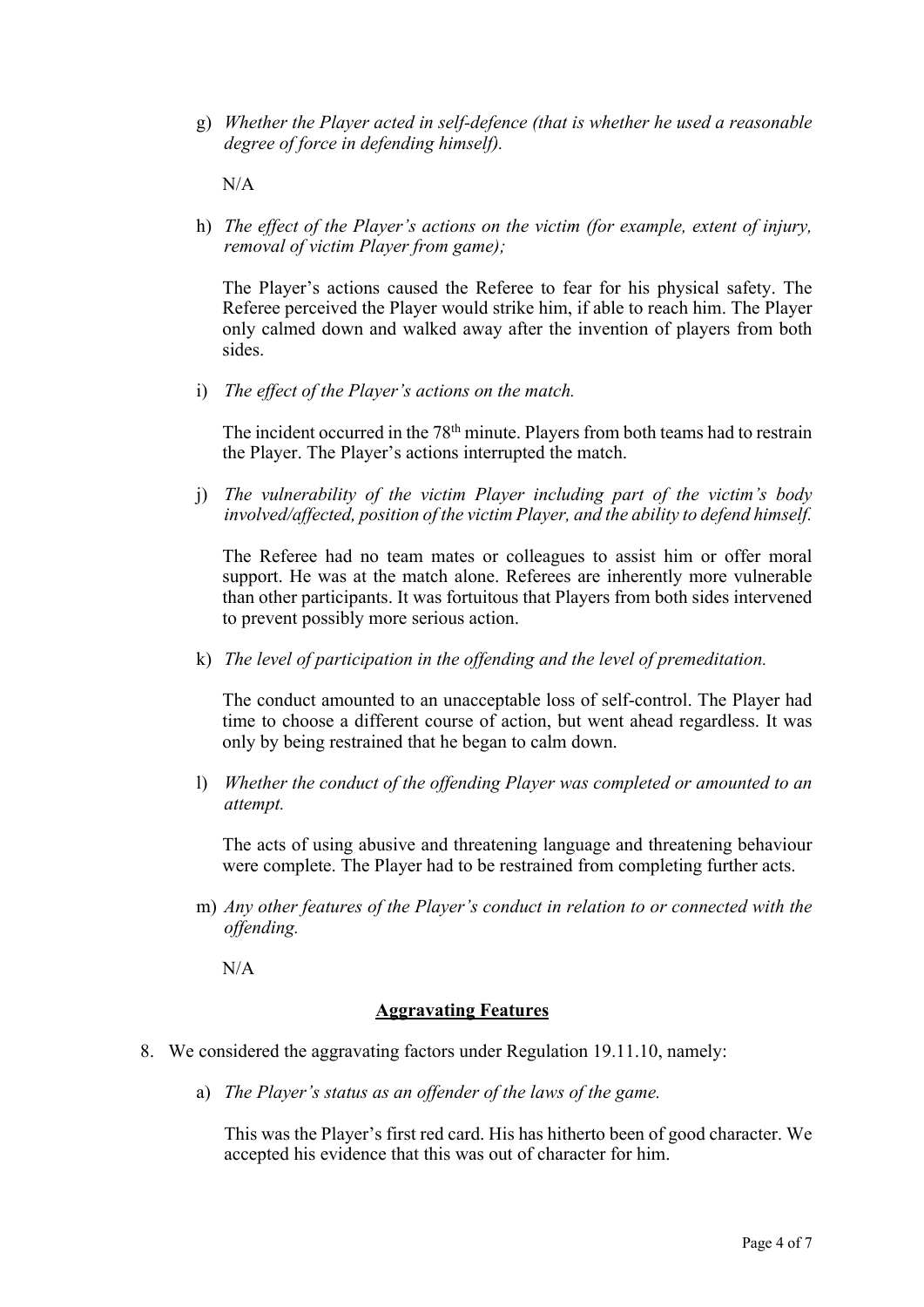b) The need for a deterrent to combat a pattern of offending.

 $N/A$ 

c) Any other off-field aggravating factor that the Disciplinary Panel considers relevant and appropriate.

Despite being under a provisional suspension under Reg 19.5.2 and 19.5.3, the Player played on 12<sup>th</sup> January 2019 for Amber Valley RFC in Amber Valley 2<sup>nd</sup> XV v Ashfield RUFC 2nd XV.

#### **Mitigating Features**

- 9. We considered the mitigating factors under Regulation 19.11.11, namely:
	- a) *The presence and timing of an acknowledgment of culpability/guilt by the offending Player.*

Before us the Player admitted the charge. He accepted full responsibility for his actions

b) *The Player's disciplinary record and/or good character.*

The player was hitherto of good character.

c) *The youth and inexperience of the Player.*

The Player is 32 years old. He has been playing the game since he was 18 years old. He should have known better.

d) *The Player's conduct prior to and at the hearing*.

The Player's conduct at the hearing was exemplary. He had taken half a day off of work to ensure he could honour this appointment. This clearly showed the seriousness with which he treated the proceedings.

e) *The Player having demonstrated remorse for the Player's conduct to the victim including the timing of such remorse.*

The Player sincerely apologised for his actions. He had not apologised to the Referee. That notwithstanding his showed genuine remorse and embarrassment at his actions and at having to appear before the Panel.

f) *Any other off-field mitigating factor(s) that the Disciplinary Panel considers relevant and appropriate.* 

The Panel was not made aware of any further mitigation.

#### **Decision**

10. The findings of the Panel and the assessment of the Player's drove the Panel to the conclusion that the appropriate entry point was Mid-Range (24 weeks). For his good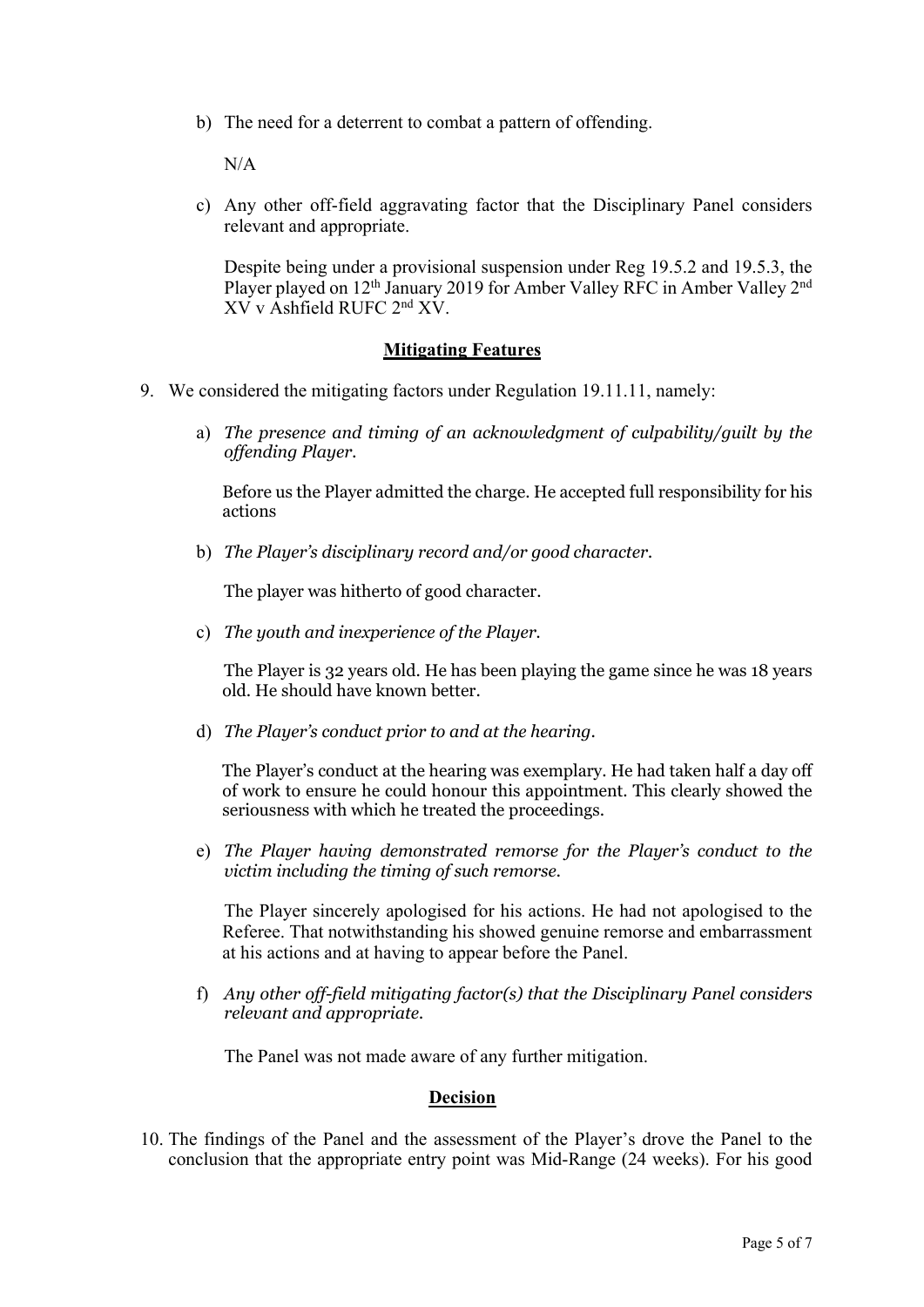character, which he has now lost, the entry point was reduced by 50% (12 weeks) to 12 weeks.

11. The offending in this case was aggravated by the Player's breach of his provisional suspension. Respect and Discipline are two of the Game's core values. In disregarding his provisional suspension, the Player failed to honour these core values. The Player's naivety ensured we limited the value of the aggravation. The aggravation amounts to 2 weeks

## 12. **Accordingly, the total period of suspension is 14 weeks.**

## **Return to Play**

- 13. The period of suspension must be meaningful. The Player played on  $12<sup>th</sup>$  January, 2019 and therefore we discount that date in the assessment of the period of suspension. **The Player is free to resume playing from Sunday 21st April, 2019.**
- 14. The Panel is aware that the Player has a record of moving between clubs on a regular basis. Were the Player to move to another club and play during the suspension imposed by this Panel the Player can expect the sanction imposed today to be revisited and/or a further charge to be brought against him. We direct the Disciplinary Secretary to send this judgment to the disciplinary secretaries of all clubs within the Constituent Body.
- 15. Finally, the Panel commends the Club for the seriousness with which it treated this piece of offending and the offending by the other players of its Club. We understand a whole Club meeting was held earlier this week in relation to the Club's disciplinary record and it is now inevitable, given this is the seventh red card received this season, that we will see the officers of the Club in the near future under a 5.12 charge.

## **Costs**

16. The Player/Club shall pay costs to NLD RFU of £30.

## **Appeal**

17. There is a right to appeal against this decision. Any such appeal must be made within 14 days of this judgment being received.

## *Comment*

- 18. It would be remiss, in the very sorry context of this Panel hearing charges relating to abusive conduct by three players of this Club towards the same match official, for this Panel not to make observations regarding the impact behaviour of this kind has on the Game and the consequences for players and clubs who engage in it.
- 19. The core values of our Game are: **Teamwork**, **Respect**, **Enjoyment**, **Discipline** and **Sportsmanship**. As is set out in widely available literature and which is also on the website of the Rugby Football Union, they are what make the game special for those who enjoy the environment and culture they create. Respect is said to be one of mutual respect which forms the basis of the sport. The RFU website states: